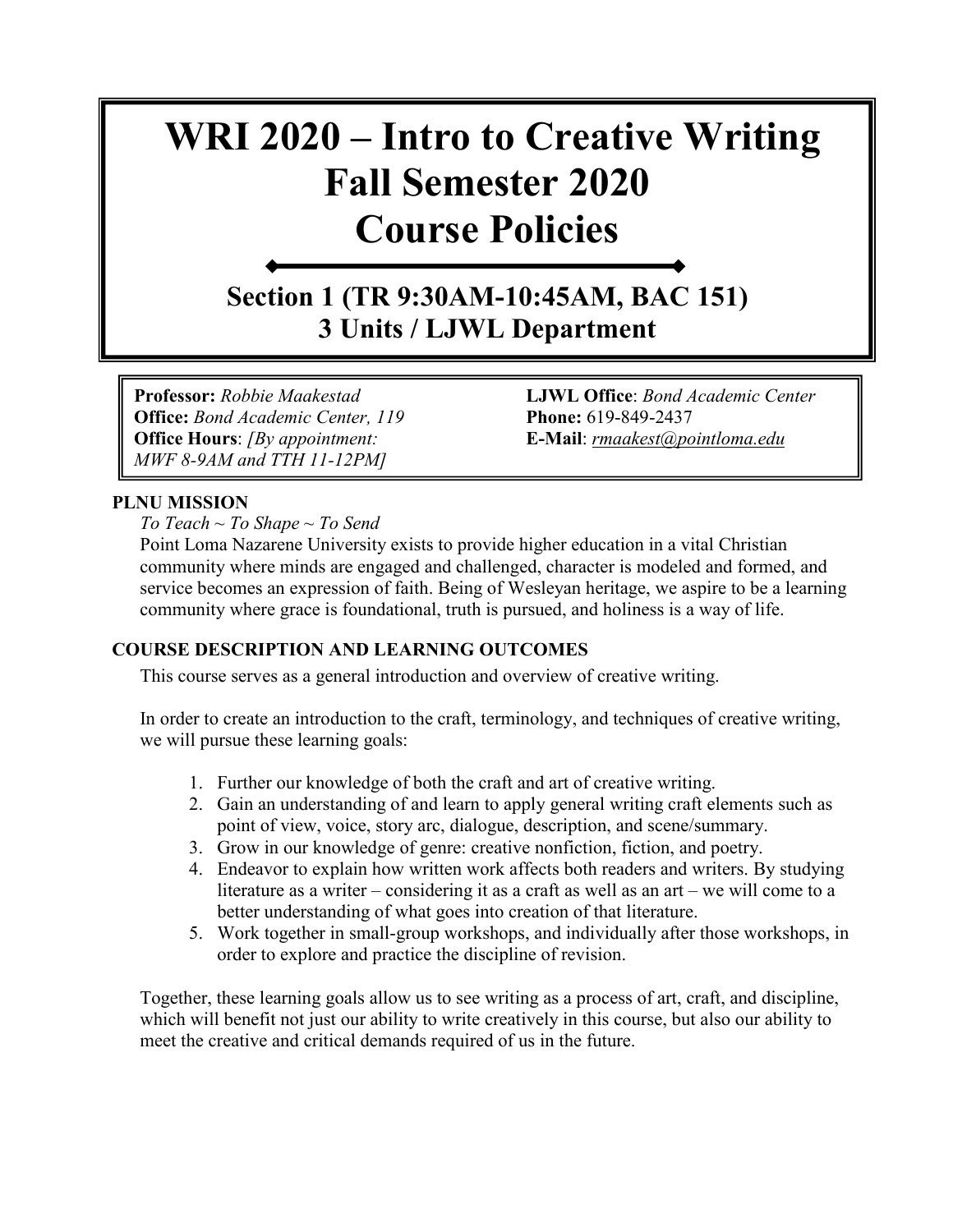## **ACADEMIC REQUIREMENTS**

Each of you will be responsible for preliminary drafts of writing assignments, written critiques of classmates' work, various reading and writing exercises that will aid our understanding of the discipline and craft of creative writing, and four finished writing projects (along with four critical analyses): a submission in each of the three genres (fiction, creative nonfiction, and poetry) and one final revision project (your choice). Class time will be divided accordingly: lecture and discussion, small group discussion, in-class writing, and small group and wholeclass workshops.

Major assignments:

- Fiction Project 150 points; 50 points Critical Analysis (Grade to be kept only if your final project is NOT fiction)
- Creative Nonfiction Project 150 points; 50 points Critical Analysis (Grade to be kept only if your final project is NOT creative nonfiction)
- Poetry Project 150 points; 50 points Critical Analysis (Grade to be kept only if your final project is NOT poetry)
- Lit. Journal Presentation 50 points
- Craft Moves & Class Zoom Discussions 200 points
- General Participation  $-45$  points
- Workshops and Critique Letters 105 points (Workshops and Critique Letters =  $15$ ) points/day)
- Final Expansion Project 150 points; 50 points Critical Analysis (plus another 150 points as this grade replaces one provisional grade as noted above) **TOTAL = 1000 points**

## **REQUIRED TEXTS**

Burroway, Janet. *Imaginative Writing: The Elements of Craft*. 4<sup>th</sup> ed. Boston: Longman, 2014. ISBN: 9780134053240.

## **GENERAL COURSE POLICIES**

## **RESPECT**

Respect for other students and your instructor in our classroom is essential to a healthy classroom dynamic. We may discuss ideas and concepts that challenge your current thinking, so we all must respect one another and be open to new ideas. Show courtesy to other students and your instructor.

## **CANVAS**

Throughout this course, students will be required to utilize Canvas to receive course grades and access any changes to the *Course Schedule* throughout the semester. If the *Course Schedule* is updated, students will be notified well in advance, but will need to download the updated schedule which the instructor will post on Canvas.

## **PLNU EMAIL**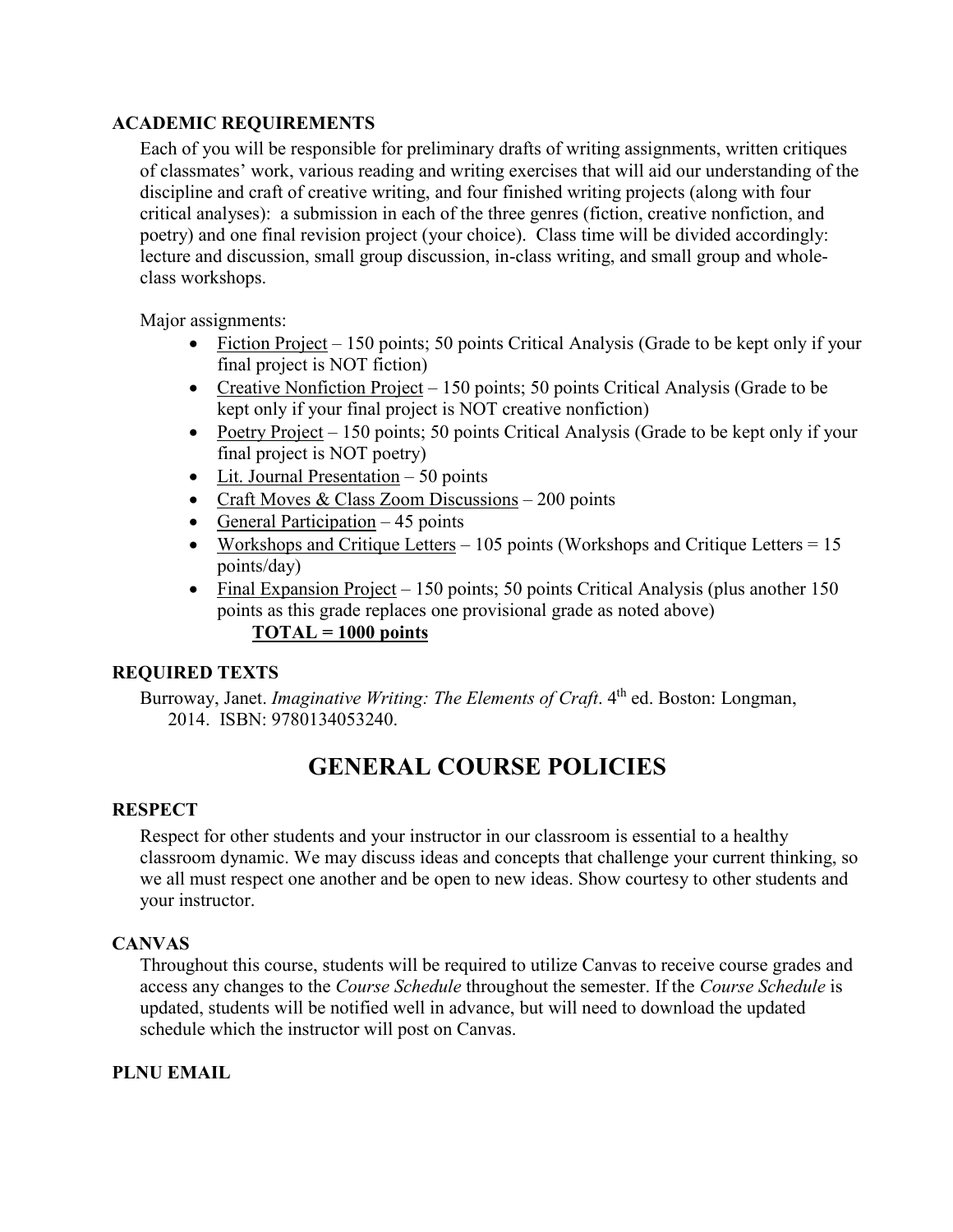Students must regularly check their PLNU email account for updates on assignments and scheduling.

## **TECHNOLOGY**

You will be expected to refrain from using cell phones or other communication devices in the classroom. Use of iPads and laptops should be limited to times when I ask you to pull out your computers for in class use and in-class writing. Even if it seems that it isn't "bothering anyone," checking your e-mail, your Facebook, or surfing the web during class is rude to your instructor and fellow classmates and will count against your participation grade. I expect you to be an engaged member of the class.

## **ATTENDANCE & PARTICIPATION**

Attendance is expected and is worth 200 points. If you miss a class, it is possible to make up that class period within the week: to do so you must contact the professor and request that the recorded Zoom class discussion be uploaded to YouTube so that you can watch it and participate on the corresponding class discussion board by watching the recording of the class, thoughtfully and extensively posting to the discussion board for that class period concerning content discussed in the class period, and posting your craft moves with a thorough explanation and analysis of each to the discussion board, in addition to obtaining assignments or any updated schedule/assignment information from a classmate in order to be prepared for the next meeting**. I require attendance for workshops and presentation days. Absences on such days will hurt your workshop participation grade.** Missed in-class work may not be made up. In order to learn most affectively and get as much as you can out of this course, in addition to your participation grade, I'd recommend regular attendance. Let me know if you do have to miss a class, and we can work something out. It is also your responsibility to get workshop drafts to and from those in your group.

For the 45 points of your participation grade, you'll earn a 35 if you're doing the basics of engaging with the class and participating in discussion; you'll earn a 35+ if I see you regularly leaping in and making strong contributions; you'll earn a 34 or lower if you are frequently late, unprepared, inattentive, disruptive, or do not regularly participate in discussion. Missing workshop critiques or absences on workshop days will result in -10 points from your participation grade for each component missed.

## **WORKSHOP**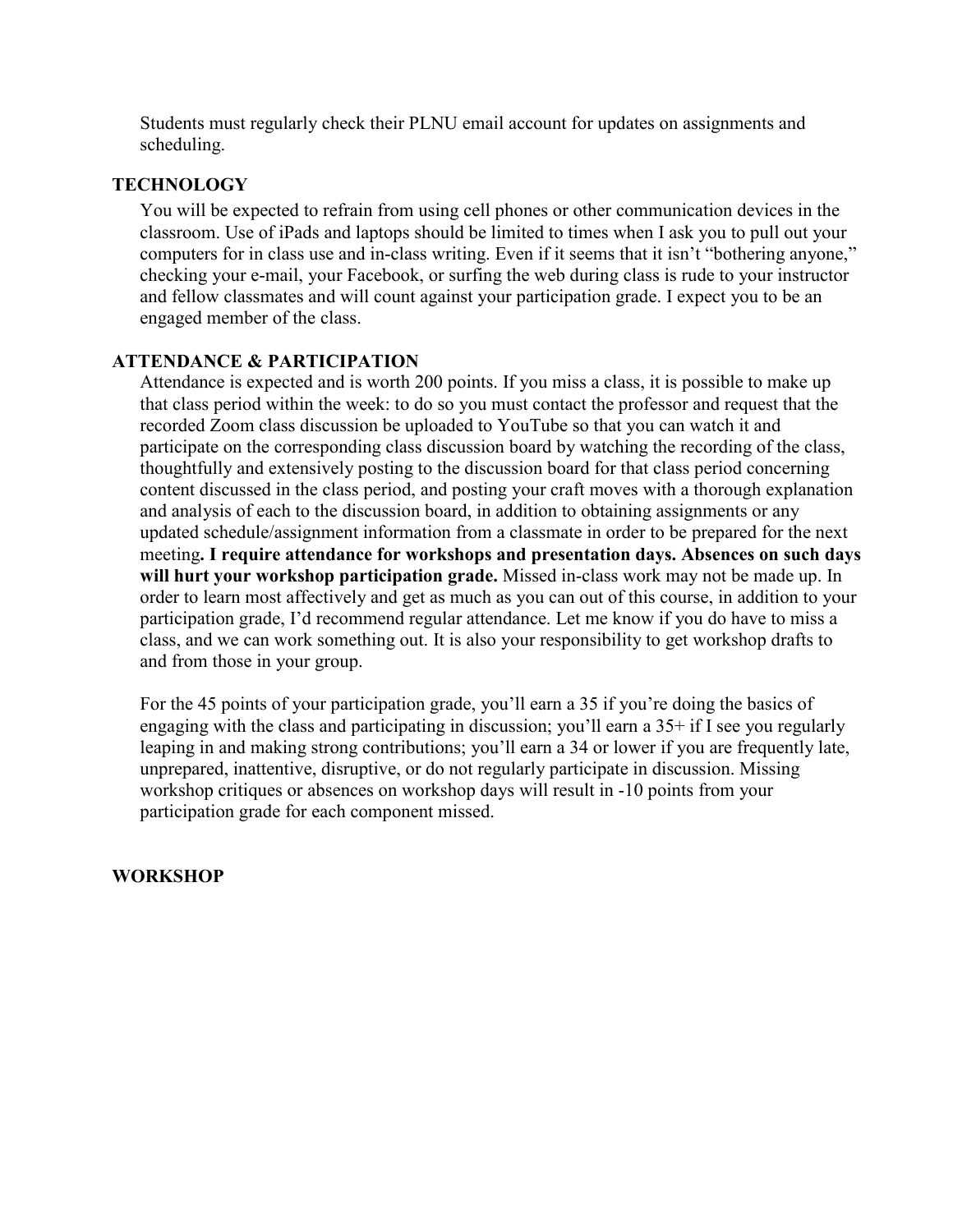Workshop participation and attendance is mandatory. Throughout the semester we will be reading and critiquing one another's essays in small groups and as a whole class. You will turn in a typed copy of your critique to me, as well as to the member of your group who is being workshopped (this will affect your participation/workshop grades). Workshop is not a time to disparage or rudely comment on the work of others. Written critiques balance positive and critical comments, though criticism should certainly be constructive and focused on the writing, not on the writer or the writer's ability. If there are problems with feedback you receive, do not hesitate to contact me. Workshop should be a safe space where we work together to better one another's writing; thus, the amount of effort you put into commenting on the work of others should be just as much as you put into producing your own work. See above for workshop grade specifics.

## **TURNING IN ASSIGNMENTS**

All **major assignments** must be printed out and turned in hard-copy during the class period on the day they are due.

## **SUBJECT MATTER**

This course will ask you to write whatever you want to write about, but do recognize that there is a line between what is appropriate and not appropriate in a classroom setting, especially with regard to what is being shared with your classmates, who may not share your values. I respect your privacy and truly believe that this class should allow you creative freedom, so all I will ask is that you use common sense with regard to what is/is not appropriate to write in an academic setting. If you are unsure/nervous or have a hunch that something might be questionable, PLEASE discuss your ideas with me in advance of bringing them to workshop.

## **[ONLY FOR ENVIRONMENTAL STUDIES MAJORS]**

At least one of your creative projects this semester needs to connect topically to environmental concerns.

## **PREPARATION**

You will be expected to come to class prepared to discuss readings, share your work, and comment on other students' work. Being prepared for each class is vital in creating a classroom that is conducive to learning—take notes on the assigned readings as this allows you to remember the material more fully. Back up your written work as you're responsible for turning work in on the due dates. You are also expected to regularly check your PLNU email for updates to the schedule and assignments.

## **GRADING RATIONALE**

Creative writing is both an art and a craft. While it is debated by many whether art can be graded, craft can be evaluated. In particular I will look for:

- Adherence to and mastery of CNF conventions
- Structure and form as they pertain to CNF subgenre and subject
- Masterful use of narrative voice and point of view
- Engaging employment of language
- Excellence of writing mechanics
- Improvement through revision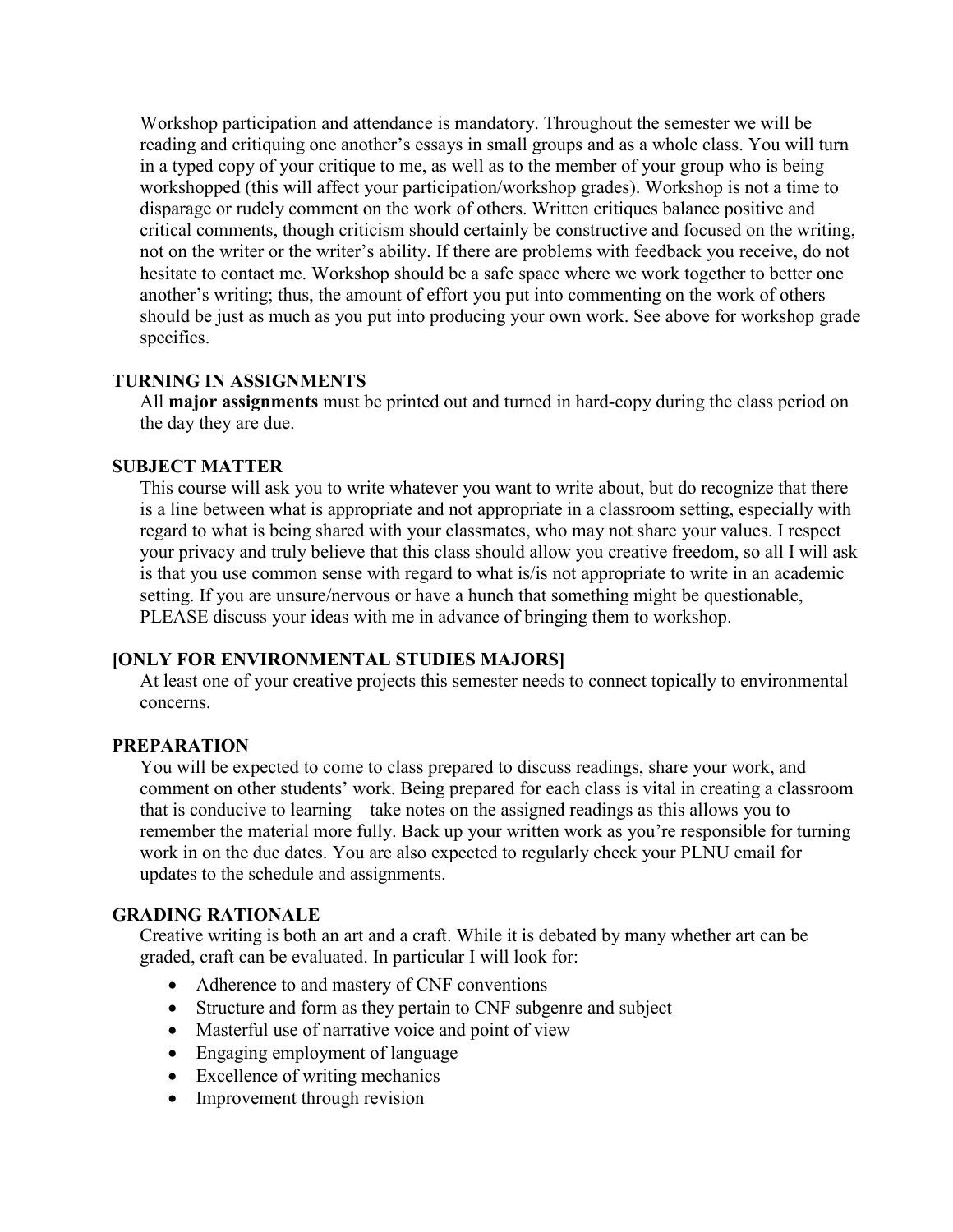• Creativity and innovation within genre conventions

While the above concerns creative work produced in this course, each creative assignment also requires a Critical Analysis component in which you as the artist will critique the decisions that went into your own work, and connect craft decisions you made with those used by the writers of our course readings. These Critical Analyses will be graded not as creative work, but upon the clarity and thoughtfulness of the analysis you craft.

#### **DUE DATES**

Assigned work will have a due date and you will be expected to meet this requirement. Missed in-class work may not be made up unless you have an excused absence. I will accept the major projects one class period late, but your paper will be penalized one letter grade  $(A \rightarrow B$  as maximum grade). Major projects turned in after that point will receive a score of 0. You must turn in all four major projects to pass this course. Failure to do so will result in a grade of F.

#### **FINAL EXAMINATION POLICY**

Successful completion of this class requires taking the final examination **on its scheduled day**. The final examination schedule is posted on the [Class Schedules](http://www.pointloma.edu/experience/academics/class-schedules) site. No requests for early examinations or alternative days will be approved.

For this course, the final will be an in-class reading from your final project during the final exam. Our scheduled final exam time is **Thursday, November 19, 10:30am-1:00pm.** Since the final is a class activity, it cannot be rescheduled, so make sure that you will be able to attend.

## **LETTER GRADE GUIDELINES**

| 920 - 1000 points $\overrightarrow{A}$   | 900 - 919 points A-   |  |
|------------------------------------------|-----------------------|--|
| 880 - 899 points $B+820-879$ points B    | $800 - 819$ points B- |  |
| 780 - 799 points C+ 720 - 779 points C   | $700 - 719$ points C- |  |
| 680 - 699 points $D+ 620 - 679$ points D | $600 - 619$ points D- |  |

## **ACADEMIC HONESTY**

Students should demonstrate academic honesty by doing original work and by giving appropriate credit to the ideas of others. Academic dishonesty is the act of presenting information, ideas, and/or concepts as one's own when in reality they are the results of another person's creativity and effort. A faculty member who believes a situation involving academic dishonesty has been detected may assign a failing grade for that assignment or examination, or, depending on the seriousness of the offense, for the course. Faculty should follow and students may appeal using the procedure in the university Catalog. See [Academic Policies](http://catalog.pointloma.edu/content.php?catoid=18&navoid=1278) for definitions of kinds of academic dishonesty and for further policy information.

#### **PLNU COPYRIGHT POLICY**

Point Loma Nazarene University, as a non-profit educational institution, is entitled by law to use materials protected by the US Copyright Act for classroom education. Any use of those materials outside the class may violate the law.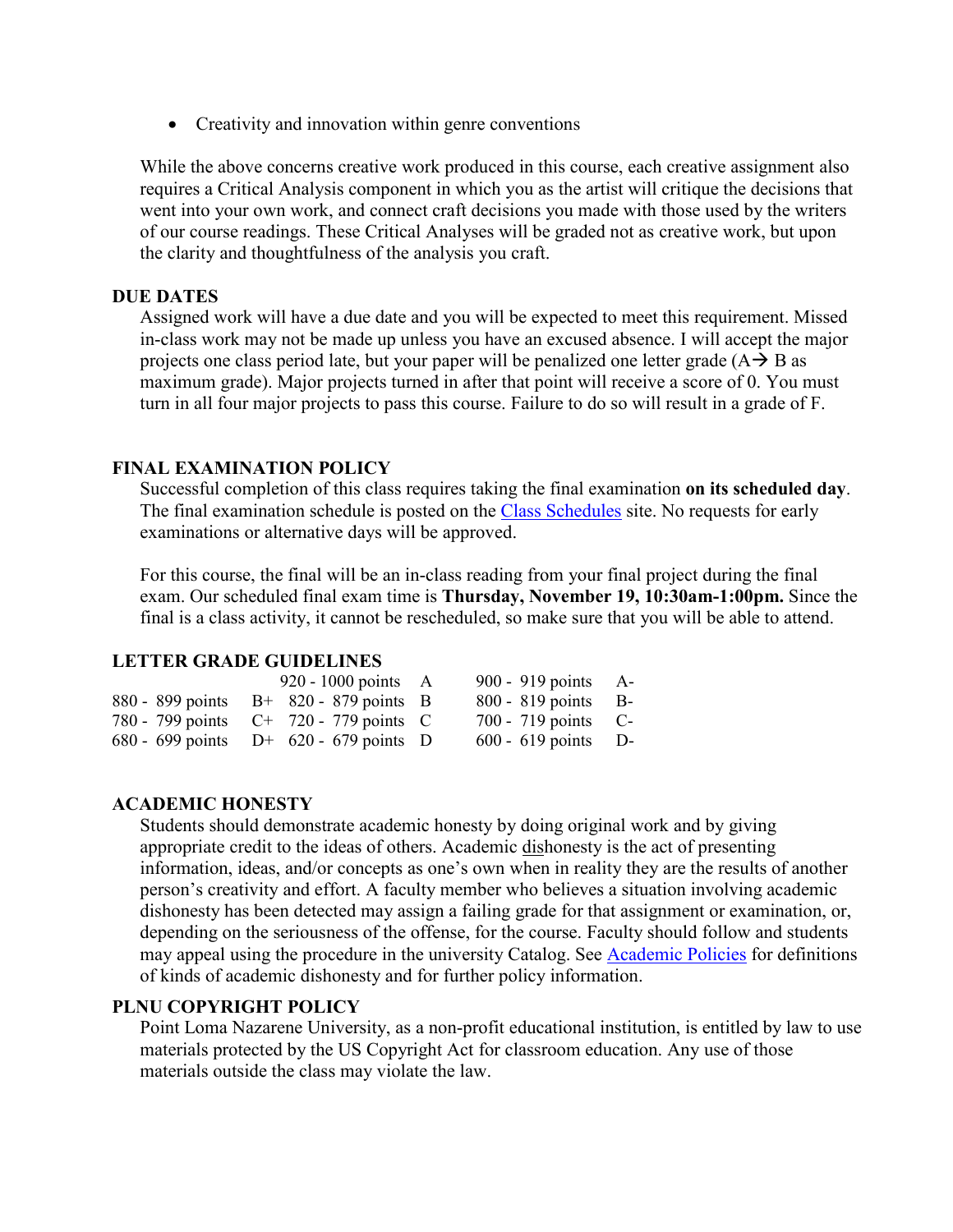## **PLNU ACADEMIC ACCOMMODATIONS POLICY**

If you have a diagnosed disability, please contact PLNU's Disability Resource Center (DRC) to demonstrate need and to register for accommodation by phone at 619-849-2486 or by e-mail at [DRC@pointloma.edu.](mailto:DRC@pointloma.edu) See [Disability Resource Center](http://www.pointloma.edu/experience/offices/administrative-offices/academic-advising-office/disability-resource-center) for additional information.

## **PERSONAL NEEDS**

Counseling is available in the Wellness Center for undergraduate students at PLNU. They are open Monday through Friday during the academic school year to offer morning, afternoon, and evening appointments. Please call (619) 849-2574 to schedule a counseling appointment.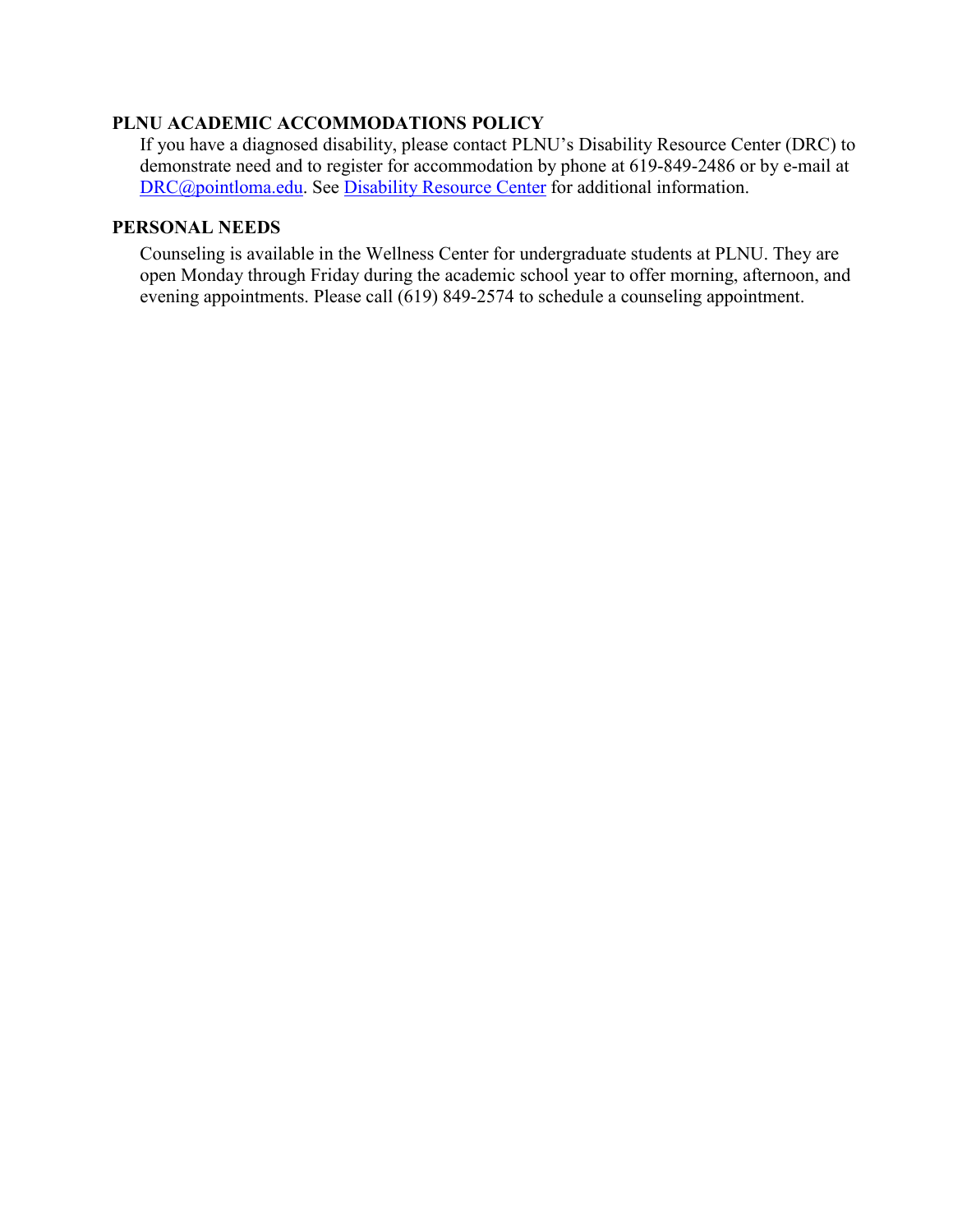#### **COURSE SCHEDULE**

#### Week 1 **Course Introduction and Intro to Creative Nonfiction (CNF)/Voice in CNF** 08/18 – In Class: Syllabus; Art and Craft.

08/20 – In Class: Fundamentals of Creative Writing Overview Readings Due: "Creative Nonfiction" pgs. 225-236 "The Book of My Life" – Alexander Hemon, pgs. 109-111 [*Canvas*]: "Tigers" – Eliot Weinberger

#### Week 2 **Voice in CNF; Point of View/I & Eye/Researched CNF**

- 08/24 In Class: Voice in Creative Nonfiction; Project 1 Overview; Lit Journal Project Overview Readings Due: "Voice" pgs. 47-61 "Beauty: When the Other Dancer Is the Self" – Alice Walker, pgs. 62-67 [*Canvas*]: "What to do with My Body in the Event I Die in a Mass Shooting" – Tom McAllister
- 08/27 In Class: Point of View/I & Eye Readings Due: "Do He Have Your Number, Mr. Jeffrey?" – Gayle Pemberton, pgs. 237- 245 "The Female Body" – Margaret Atwood, pgs. 245-247 "Margot's Diary" – S.L. Wisenberg, pgs. 247-251 [*Canvas*]: "Field Guide to Resisting Temptation" – Sarah Wells

#### Week 3 **Personal Essays, Image in CNF, and Researched Essays**

- 09/01 In Class: Personal Essays; Discuss Workshop Procedure Readings Due: "Me vs. Animals" – Benjamin Percy, pgs. 112-117 [*Canvas*]: "The Wishbone" – Harrison Scott Key
- 09/03 In Class: Researched Essays Readings Due: [*Canvas*]: "Jumbo II" – Elena Passarello

#### Week 4 **Image and Structure in CNF**

09/08 – In Class: Concrete vs. Abstract Images, and Elane Johnson Readings Due: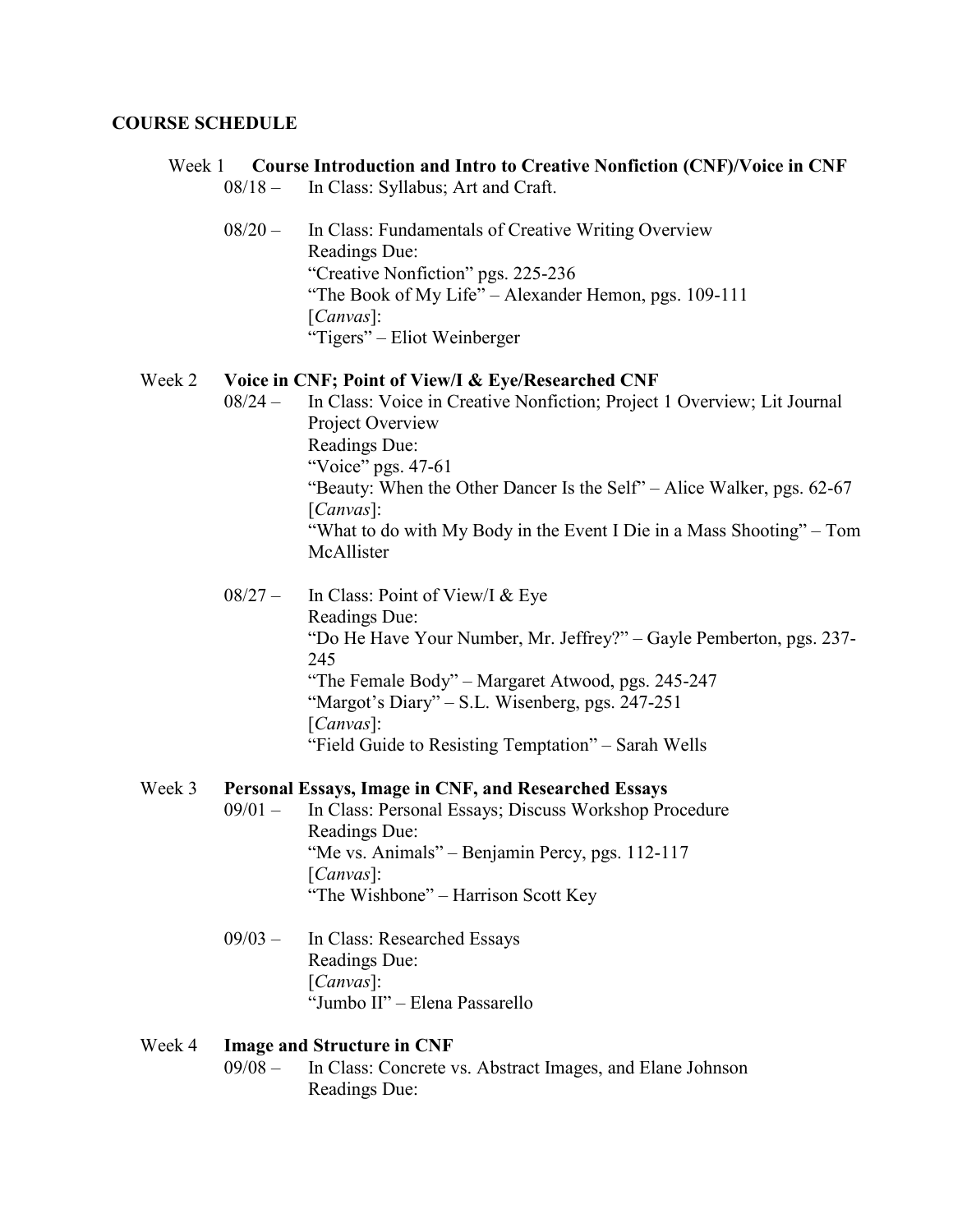"Image" pgs. 15-27 "Heaven and Earth in Jest" – Annie Dillard, pgs. 28-29 "Standing By" – David Sedaris, pgs. 29-33 "At the Dam" – Joan Didion, pgs. 148-150

09/10 – In Class: Structure in CNF Readings Due: [Canvas]: "Time and Distance Overcome" – Eula Biss "A Scientific Analysis of Disney Movie Sidekicks Through The Lens Of Hip Hop" – Hanif Abdurraqib **Group A Nonfiction Drafts Due**

#### Week 5 **Workshop**

- 09/15 **Workshop Group A Group A Critique Letters Due Group B Nonfiction Drafts Due**
- 09/17 **Group B Workshop Group B Critique Letters Due**

## Week 6 **Intro to Fiction and Character in Fiction**

- 09/22 In Class: Introduction to Fiction; Project 2 Overview Readings Due: "Fiction" pgs. 259-270 "The Story" – Amy Bloom, pgs. 270-279 **Project 1—Creative Nonfiction Due**
- 09/24 In Class: Character in Fiction Readings Due: "Character" pgs. 94-109 "Incarnations of Burned Children" – David Foster Wallace, pgs. 179-181 [*Canvas*]: "Hills Like White Elephants" – Ernest Hemingway

## Week 7 **Voice and Setting in Fiction**

- 09/29 In Class: Voice in Fiction Readings Due: "Voice" pgs. 47-61 (review) "Victory Lap" – George Saunders, pgs. 69-82 "The School" – Donald Barthelme, pgs. 150-153
- 10/01 In Class: Breeann Kirby: Fictional Setting Readings Due: TBD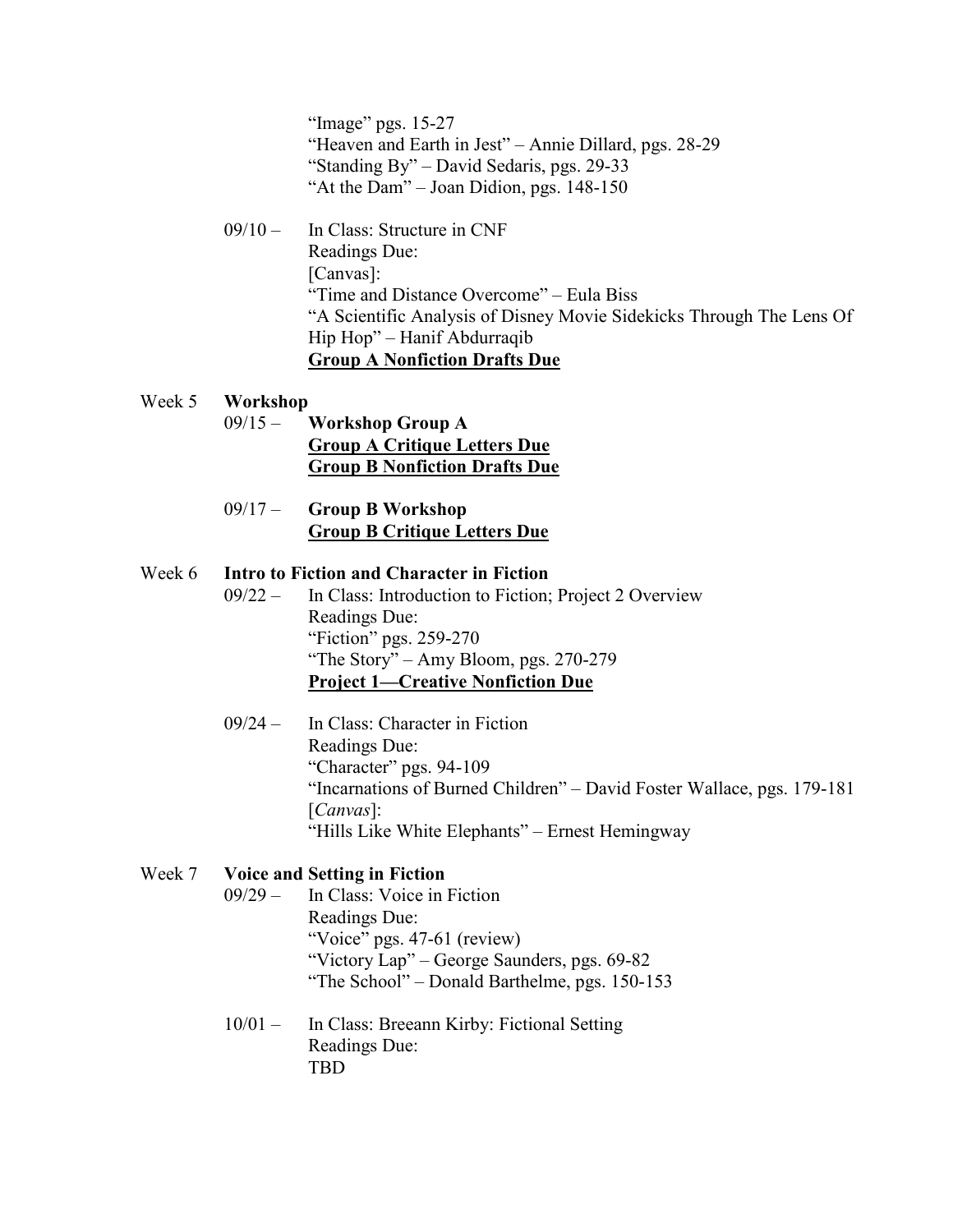#### Week 8 **Story and Image in Fiction**

- 10/06 In Class: Story in Fiction Readings Due: "Story" pgs. 166-175 "The Werewolf" – Angela Carter, pgs. 153-154 "One of Us Is Hidden Away" – Scott Blackwood, pgs. 181-186 "Bigfoot Stole My Wife" – Ron Carlson, pgs. 290-294
- 10/08 In Class: Image in Fiction Readings Due: "Image" pgs. 15-27 (review) "Bullet in the Brain" – Tobias Woolf, pgs. 34-37 "Girl" – Jamaica Kincaid, pgs. 38-39 **Group A Fiction Workshop Drafts Due**

## Week 9 **Fiction Workshop**

- 10/13 **Workshop Group A Group A Critique Letters Due Group B Fiction Workshop Drafts Due**
- 10/15 **Group B Workshop Group B Critique Letters Due**

#### Week 10 **Introduction to Poetry and Setting and Story in Poetry**

- 10/20 In class: Katie Manning and Introduction to Poetry Readings Due: "Poetry" pgs. 297-317 Assorted poems and Poetry Format – pgs. 318-326 **Project 2—Fiction Due**
- 10/22 In Class: Setting & Story in poetry; discuss readings Readings Due: "Setting" pgs. 135-148 Assorted poems – pgs. 154-157 "Story" pgs. 166-175 (review—come to class with questions) Assorted poems – pgs. 187-189

## Week 11 **Voice and Character in Poetry** 10/27 – In Class: Voice in Poetry "Voice" pgs. 47-61 (review—come to class with questions) Assorted poems – pgs. 85-88

10/29 – In Class: Character in Poetry; discuss readings; discuss Lit Journal Report "Character" pgs. 94-109 Assorted poems – pgs. 127-130